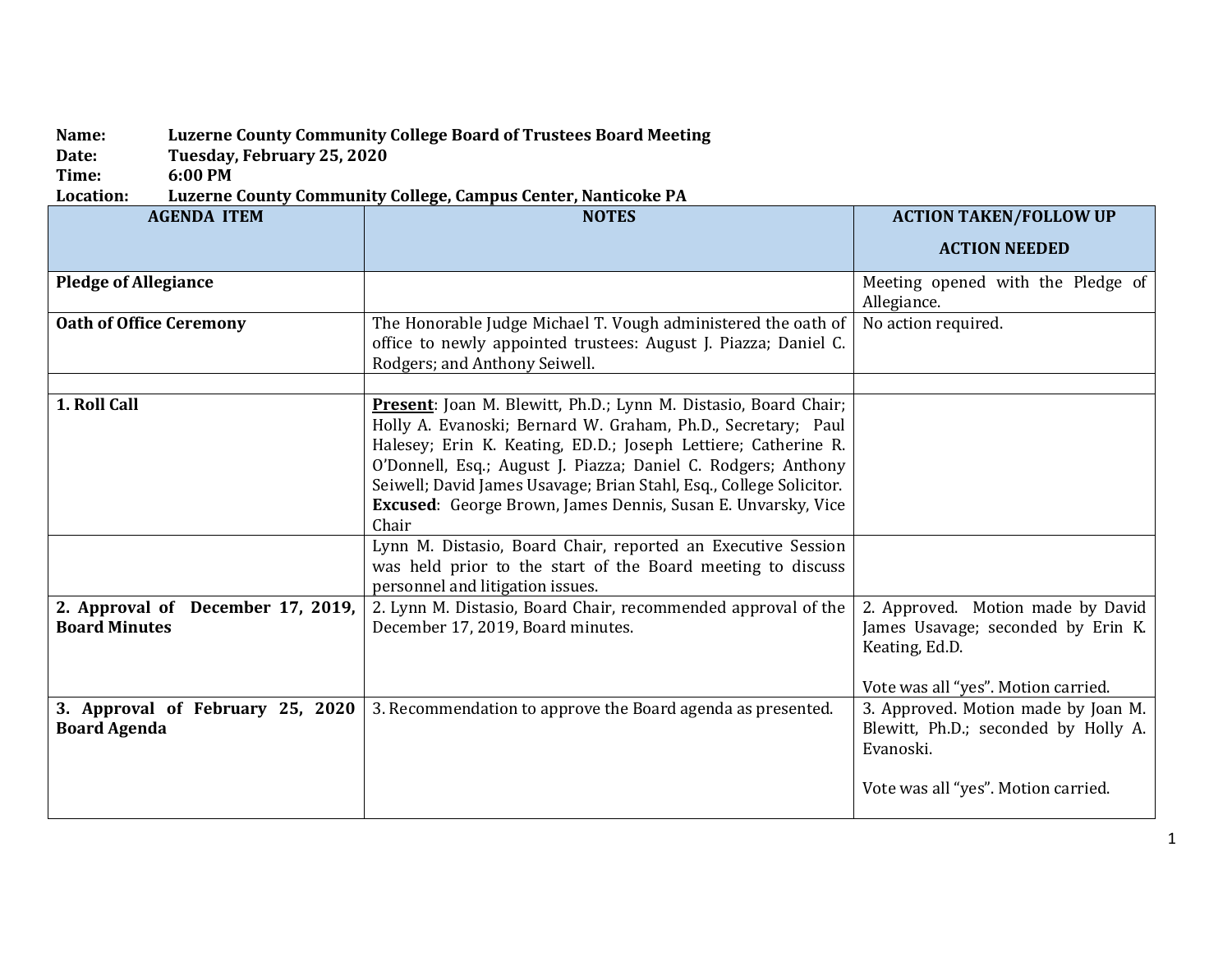| <b>AGENDA ITEM</b>                                            | <b>NOTES</b>                                                                                                                                                                                                                                                                                                                                                                                                                                                                                                                                                                                                                                                                            | <b>ACTION TAKEN/FOLLOW UP</b> |
|---------------------------------------------------------------|-----------------------------------------------------------------------------------------------------------------------------------------------------------------------------------------------------------------------------------------------------------------------------------------------------------------------------------------------------------------------------------------------------------------------------------------------------------------------------------------------------------------------------------------------------------------------------------------------------------------------------------------------------------------------------------------|-------------------------------|
|                                                               |                                                                                                                                                                                                                                                                                                                                                                                                                                                                                                                                                                                                                                                                                         | <b>ACTION NEEDED</b>          |
| 4. Report of Officers and Agents<br><b>President's Report</b> | Thomas P. Leary, President, Luzerne County Community College,<br>reported Thursday, February 20, 2020, State Representative<br>Eddie Pashinski hosted a House Democratic Policy Committee<br>public hearing on his Delayed Payment Plan legislation (H.B.<br>2287) at Luzerne County Community College. The President was<br>joined by LCCC student Endy Santos, and Elizabeth Bolden,<br>president and CEO of the Pennsylvania Commission for<br>Community Colleges, had the opportunity to participate in the<br>panel to discussion which focused on issues of community<br>college affordability, student debt, and the current and projected<br>future skills gap in Pennsylvania. | 4. No action required.        |
|                                                               | On February 13, WNEP-Channel 16 reporter, Ryan Leckey,<br>broadcast live at LCCC's Public Safety Training Institute (PSTI)<br>to promote the Luzerne County Bar Association's Wills for<br>Heroes program that was held at the PSTI on Saturday,<br>February 22, 2020. President Leary attended the program and<br>welcomed Trustee, Atty. Cathy O'Donnell, President of the<br>Luzerne County Bar Association, to addressed about the value of<br>the Wills for Heroes program.                                                                                                                                                                                                        |                               |
|                                                               | Trustee O'Donnell stated the Wills for Heroes program assisted<br>with 50 estate plans for first responders and veterans. Trustee<br>O'Donnell explained the Wills for Heroes program originated<br>shortly after September 11 <sup>th</sup> attack. Many of those first<br>responders who responded to 9/11 did not have estate plans<br>and unfortunately, what happened to their property was<br>determined by the state of New York. As a result, the Wills for<br>Heroes program evolved.                                                                                                                                                                                          |                               |
|                                                               | Trustee O'Donnell expressed her appreciation to President<br>Leary, Becky Brominski, and all the staff at Luzerne County<br>Community College Public Safety Training Institute.                                                                                                                                                                                                                                                                                                                                                                                                                                                                                                         |                               |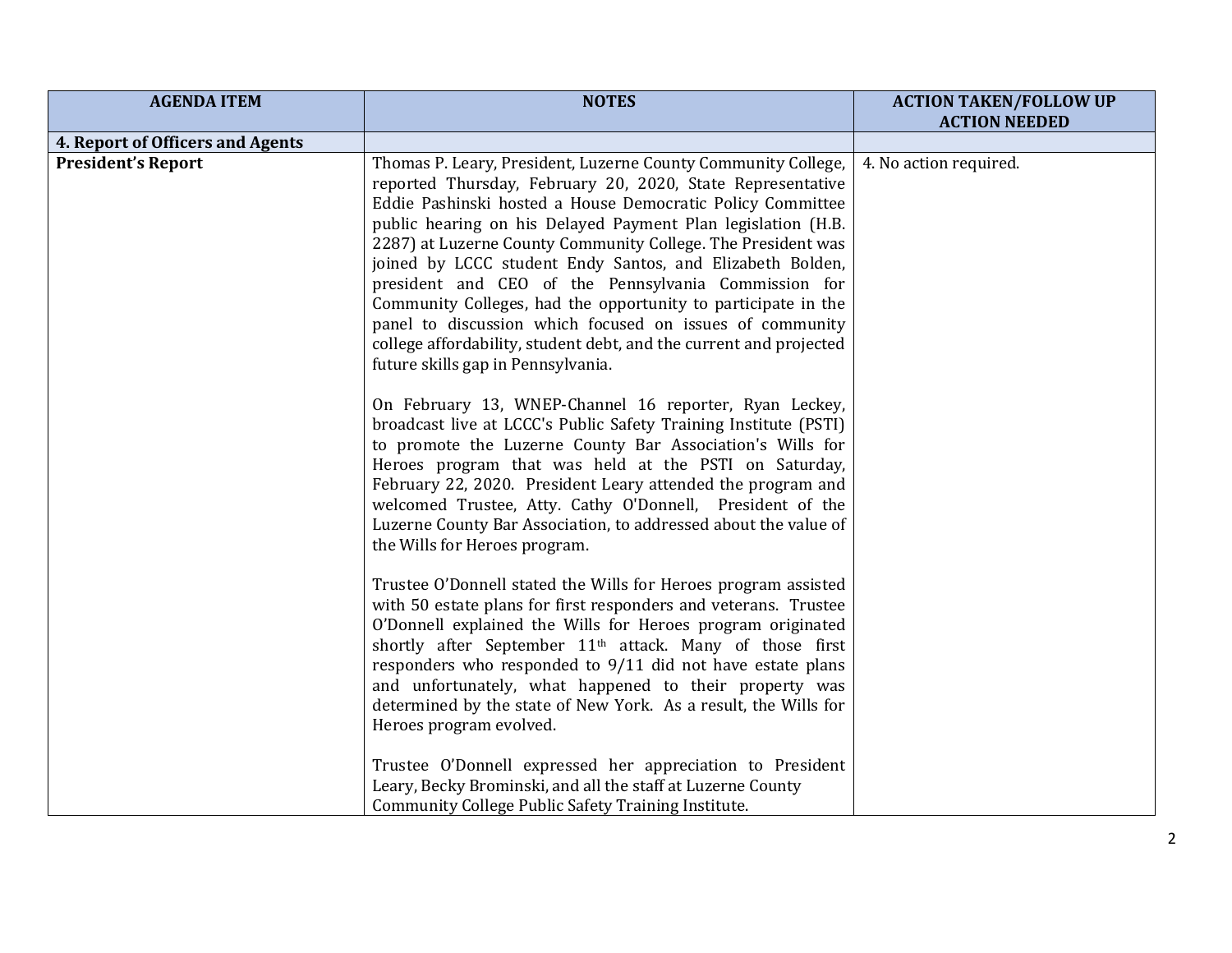| <b>AGENDA ITEM</b>                    | <b>NOTES</b>                                                        | <b>ACTION TAKEN/FOLLOW UP</b> |
|---------------------------------------|---------------------------------------------------------------------|-------------------------------|
|                                       |                                                                     | <b>ACTION NEEDED</b>          |
| <b>President's Report (continued)</b> | Participating in the panel discussion include Trustees LCCC         |                               |
|                                       | Trustee Dr. Joan Blewitt, Associate Professor of Business and       |                               |
|                                       | Management, King's College, McGowan School of Business;             |                               |
|                                       | Board Chair Lynn Distasio LPT, Chief Operating Officer & Clinical   |                               |
|                                       | Director Pro Rehabilitation; Trustee Atty. Catherine R. O'Donnell   |                               |
|                                       | of O'Donnell Law Offices and President of the Wilkes-Barre Law      |                               |
|                                       | and Library Association; Rosana Reyes, Vice President of            |                               |
|                                       | Enrollment and Student Affairs, LCCC; Margaret Steele, Chief        |                               |
|                                       | Development Officer, Advancement, Wilkes University, and Vice       |                               |
|                                       | Chair of the LCCC Board of Trustees, Susan E. Unvarsky, Vice        |                               |
|                                       | President of U.S. Customer Service Operations at Prudential.        |                               |
|                                       | On Saturday, March 28th, the Wilkes-Barre Law and Library           |                               |
|                                       | Association and the Office of District Attorney Stefanie            |                               |
|                                       | Salavantis in partnership with North Penn Legal Services will       |                               |
|                                       | conduct a Free Criminal Record Expungement Clinic in Founders       |                               |
|                                       | Hall. Trustee O'Donnell reported a general public session will be   |                               |
|                                       | held on March 28 <sup>th</sup> beginning at 9 a.m. In 2018, the     |                               |
|                                       | Expungement Law of the Commonwealth of Pennsylvania was             |                               |
|                                       | greatly expanded. As a result, it enables many people to have       |                               |
|                                       | their records expunged or sealed allowing them to get first jobs    |                               |
|                                       | or promotions that they were not able to have previously.           |                               |
| <b>Communication Arts</b><br>$\circ$  | Thomas McHugh, Department Chair for Communication Arts,             |                               |
| <b>Department Update</b>              | presented an overview of Communication Arts which came              |                               |
|                                       | about with the merging of the commercial arts and journalism        |                               |
|                                       | departments.                                                        |                               |
|                                       |                                                                     |                               |
|                                       | Department Chair McHugh explained, approximately five years         |                               |
|                                       | ago, with the changing industry, they understood the skill sets     |                               |
|                                       | that are necessary for our students to be successful lie within all |                               |
|                                       | of the programs.                                                    |                               |
|                                       |                                                                     |                               |
|                                       |                                                                     |                               |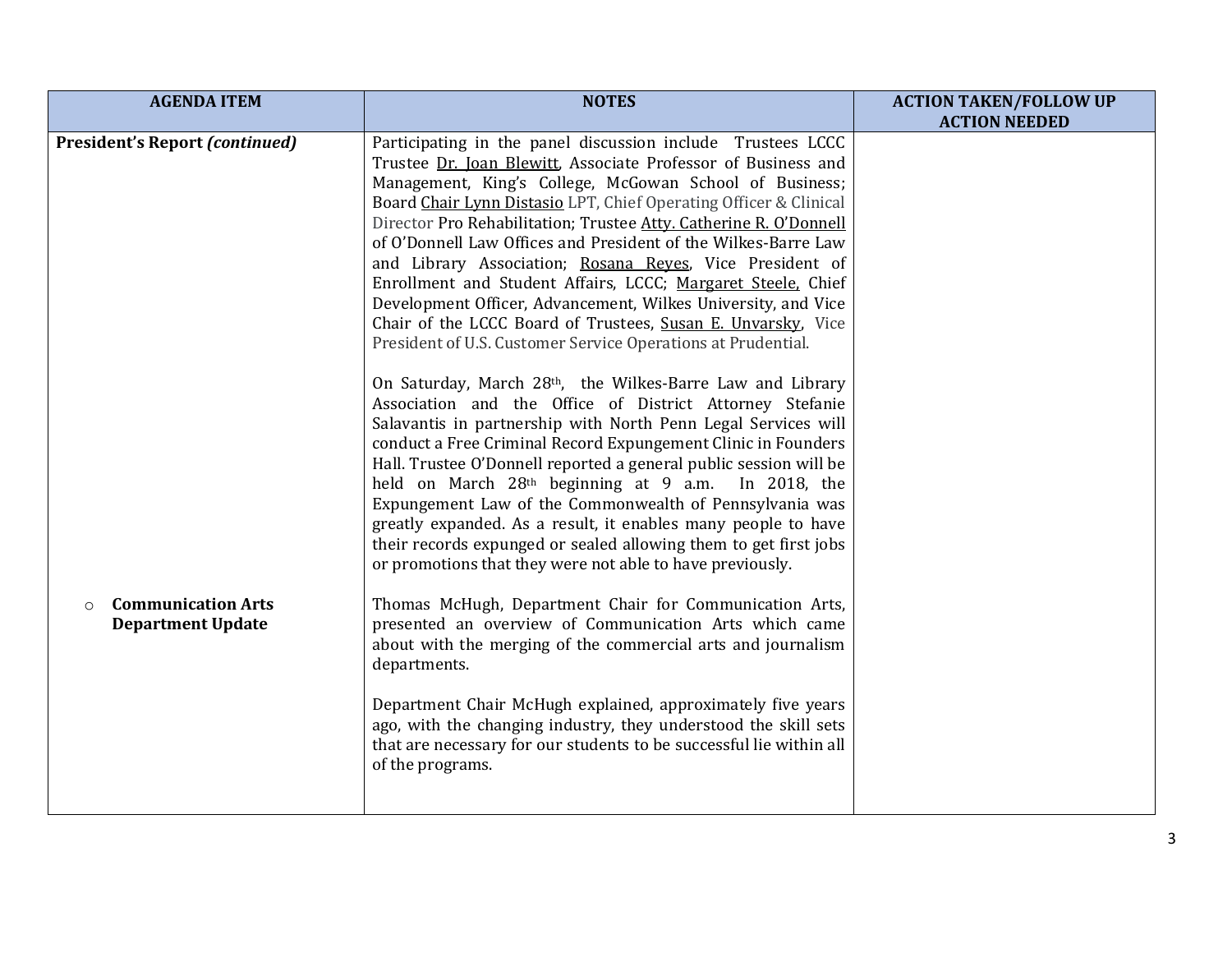| <b>AGENDA ITEM</b> | <b>NOTES</b>                                                                                                                                                                                                                                                                                                                                                                                                                                                     | <b>ACTION TAKEN/FOLLOW UP</b><br><b>ACTION NEEDED</b>                       |
|--------------------|------------------------------------------------------------------------------------------------------------------------------------------------------------------------------------------------------------------------------------------------------------------------------------------------------------------------------------------------------------------------------------------------------------------------------------------------------------------|-----------------------------------------------------------------------------|
|                    | We took a look as to what media was doing today. As an<br>example, with journalism, not only do you need to be a journalist<br>you need to know how to shoot, edit video and upload to the<br>web. The College developed a new curriculum that would allow<br>the college to merge a variety of courses that would provide our<br>students with a strong background in this field.                                                                               | Board members publicly thanked Mr.<br>Evans for his service to our country. |
|                    | Commercial Arts Department consists of six (6) majors:<br>Audio/Video Communications, Advertising/Graphic Design;<br>Computer Graphis/New Media (Virtual, Augmented Reality);<br>Music Recording Technology; Painting Illustration; and<br>Photography.                                                                                                                                                                                                          |                                                                             |
|                    | The course offerings total 59 course, 188 credit hours. There are<br>9 core department courses that each one of our students must<br>take in order to be successful. The department has expanded<br>with other departments incorporating computer information<br>systems and business courses into its curriculum. Working with<br>the computer information systems and business departments to<br>be able to develop new programs and new certificate programs. |                                                                             |
|                    | Department Chair McHugh stated what we have going for us at<br>Luzerne County Community College our faculty are all<br>professionals, they are in the industry, they are working in the<br>industry and they are also teaching at LCCC, whether teaching<br>full time or part time. They know what is necessary to be<br>successful in their respective fields.                                                                                                  |                                                                             |
|                    | LCCC has great technology and wonderful facilities.<br>Communication Arts ha two high definition television studio,<br>one in the Advanced Technology Center and a high definition<br>studio in the Culinary Center were our students produce a<br>cooking show that airs on Fox 56.                                                                                                                                                                             |                                                                             |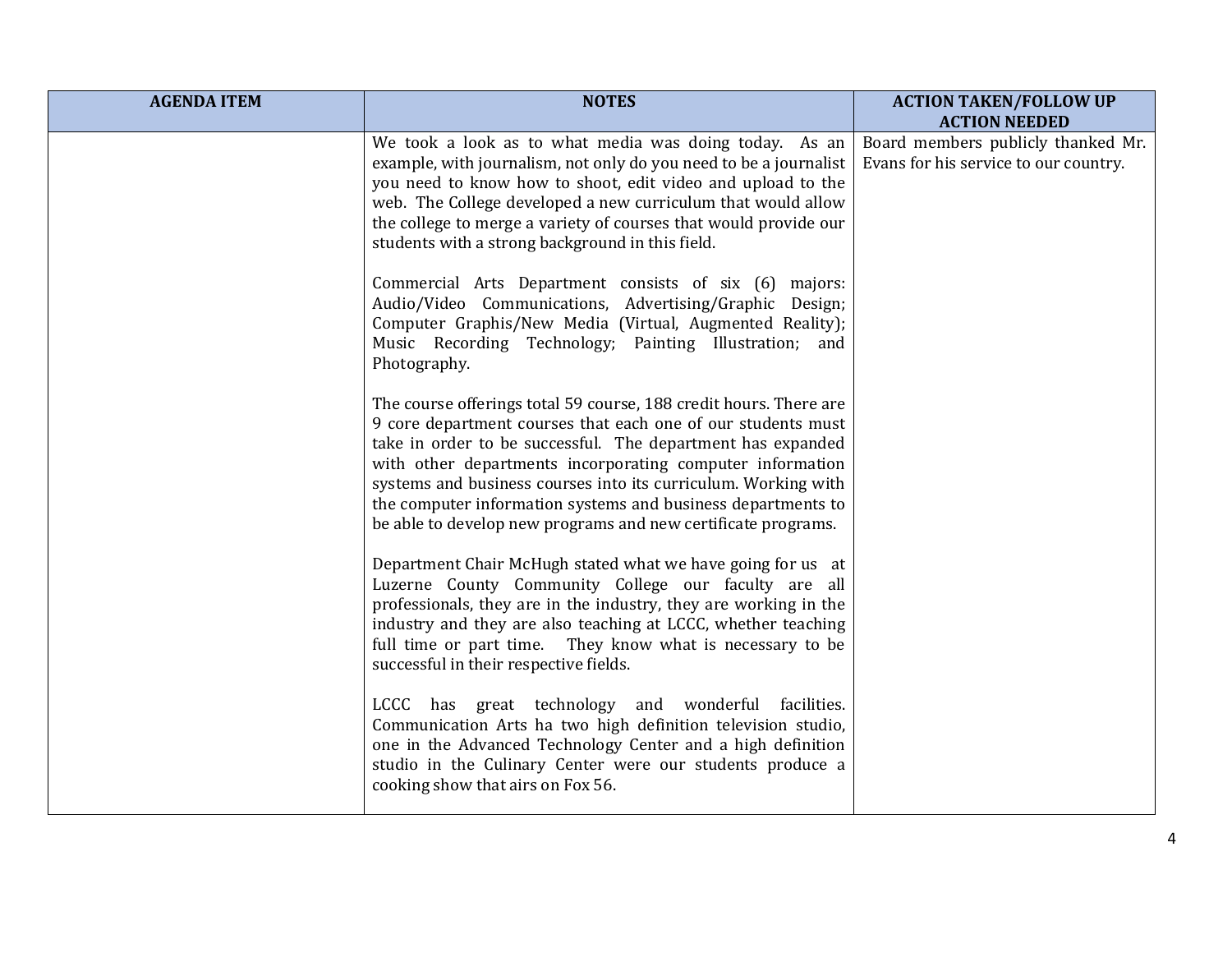| <b>AGENDA ITEM</b> | <b>NOTES</b>                                                                                                                                                                                                                                                                                                                                                                                                                                                                                                                                                                                                                                                                                                                                                                                                                                                                                                                                                                                                                                                                                        | <b>ACTION TAKEN/FOLLOW UP</b> |
|--------------------|-----------------------------------------------------------------------------------------------------------------------------------------------------------------------------------------------------------------------------------------------------------------------------------------------------------------------------------------------------------------------------------------------------------------------------------------------------------------------------------------------------------------------------------------------------------------------------------------------------------------------------------------------------------------------------------------------------------------------------------------------------------------------------------------------------------------------------------------------------------------------------------------------------------------------------------------------------------------------------------------------------------------------------------------------------------------------------------------------------|-------------------------------|
|                    | There are three radio studios, including a full time radio station<br>and a recording studio that allow our students to do multi-track<br>recordings. In addition, there are six MAC labs, and three<br>editing/video suites that are students can utilize. Our full time<br>radio station, WSFX which is on 24/7. The radio station is run<br>and programmed by our students. WSFX is one of the top<br>stations in the country and named, and two years ago was<br>named the Number 1 most listened to radio station. The CUBE<br>Television Station is the television station located on Comcast<br>Channel 9. This student media outlet allows our students to<br>produce and air on this station and promote the College. Our<br>students are being trained on new and emerging technologies<br>that employers want our students to have.<br>Department Chair McHugh noted, most recently to provide our<br>students with an opportunity to be involved in all aspects of<br>employment, our students worked with Tech-Bridge in<br>Lackawanna County. They produced an Entrepreneur Institute | <b>ACTION NEEDED</b>          |
|                    | Conference last November and aour students to participated in<br>the taping of programs, that our students were involved in. They<br>taped programs, made presentations, and our faculty were<br>invited to present on augmented reality that we are currently<br>providing at LCCC.<br>Department Chair McHugh stated our students are getting<br>employed and have students working in local radio at<br>WKRZ/FROGGY 101 and television stations such as WNEP,<br>Eyewitness News. Two of our sophomores were hired by<br>two of our local television stations, one at WNEP and a                                                                                                                                                                                                                                                                                                                                                                                                                                                                                                                 |                               |
|                    | videographer and one as an editor for Channel 28. We have<br>graduates working at CNN, MSNBC, syndicated series, Wendy<br>Williams, Martha Stewart; tech companies, etc.                                                                                                                                                                                                                                                                                                                                                                                                                                                                                                                                                                                                                                                                                                                                                                                                                                                                                                                            |                               |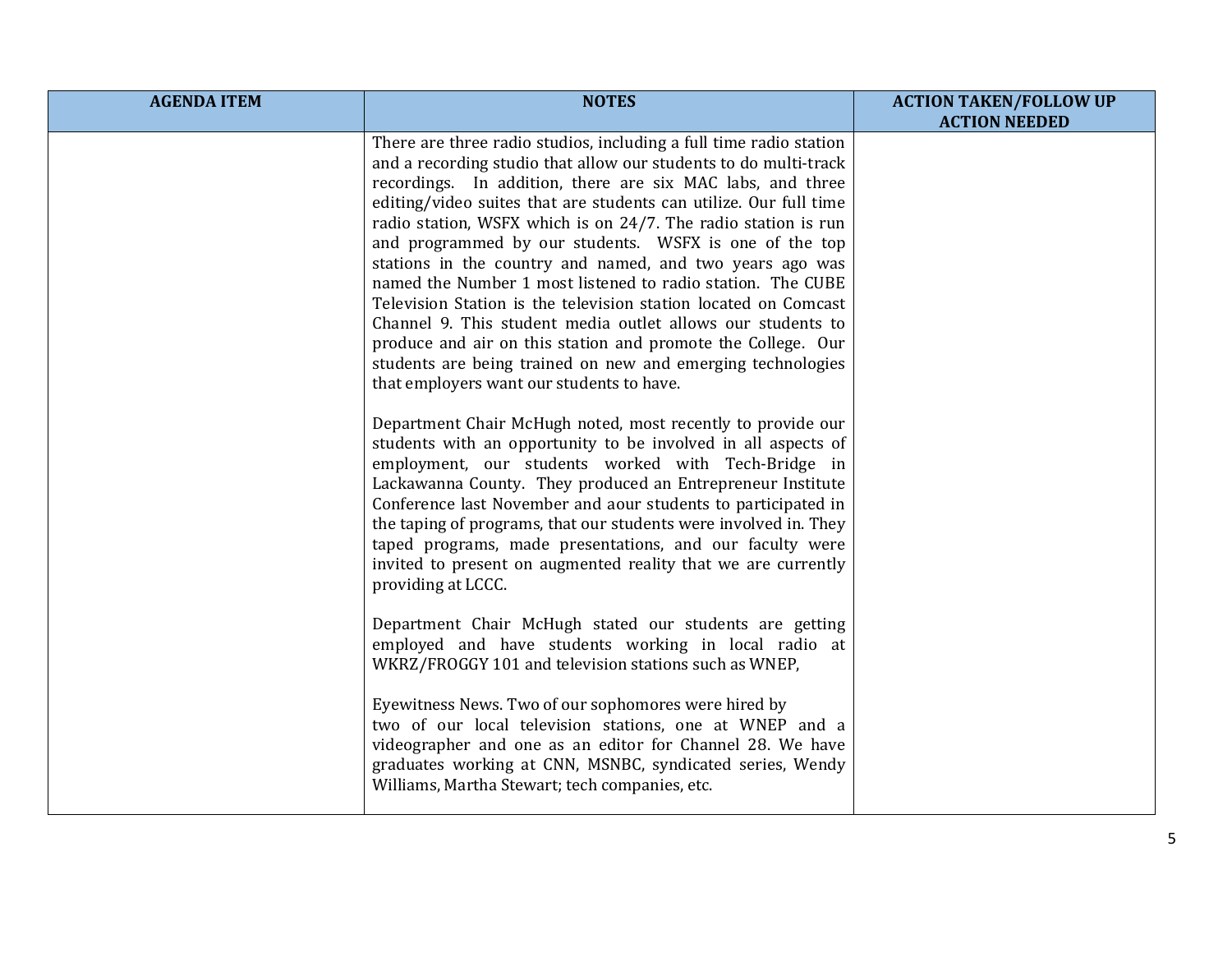| <b>AGENDA ITEM</b>                                                | <b>NOTES</b>                                                                                                                                                                                                                                                                                                                                                                                                                                                                                                                                                                                                                                                                                                                                                                                                                                                                                                                                                                                                                                                                                                                                          | <b>ACTION TAKEN/FOLLOW UP</b> |
|-------------------------------------------------------------------|-------------------------------------------------------------------------------------------------------------------------------------------------------------------------------------------------------------------------------------------------------------------------------------------------------------------------------------------------------------------------------------------------------------------------------------------------------------------------------------------------------------------------------------------------------------------------------------------------------------------------------------------------------------------------------------------------------------------------------------------------------------------------------------------------------------------------------------------------------------------------------------------------------------------------------------------------------------------------------------------------------------------------------------------------------------------------------------------------------------------------------------------------------|-------------------------------|
|                                                                   | To address recruitment, our faculty have done speaking<br>engagements we visit high schools and invite high schools<br>to come here, we have summer campus and creative boot camps<br>to look at our facilities. Through Career Readiness Program, we<br>work with our General Education students to see that there are<br>benefits to picking a major and see where that will take you.<br>Most proudly, most of the ideas as to how we should promote<br>our programs come directly from the students themselves in<br>order to reach various demographics. Our students came up<br>with a slogan "Come see for yourself" which we have been using,<br>the one great thing we need to be able to do is to have potential<br>students come onto campus, see the place, the environment,<br>meet the faculty.                                                                                                                                                                                                                                                                                                                                         | <b>ACTION NEEDED</b>          |
| <b>Student Government</b><br>$\circ$<br><b>Association Update</b> | Ryan Evans, Freshman Student Government Association<br>representative, reported two students attended a Latin Needs<br>Conference in Jersey City, New Jersey, with Andrea Pabon and<br>will be presenting on the conference on March 11 <sup>th</sup> . On March<br>4 <sup>th</sup> , five students will be attending the Young Professional<br>Conference, sponsored by the Wilkes-Barre Chamber of<br>Commerce. Two students have been nominated for the PA-<br>Academic Team. This award will pay the tuition for the students<br>to transfer to a state college or university of their choosing to<br>complete their bachelor's degree. We have one male and one<br>female cross-country athlete joining the National Junior College<br>Athletes Association Cross Country Academic Team. Mr. Evans<br>stated that the College has some incredible students at Luzerne<br><b>County Community College.</b><br>LCCC students will be participating in the annual St. Patrick's<br>Day parade. Finals Fest will be held on April 30, followed by a<br>Stress -Free Week from May 4-8, to help student decompress<br>before the end of the semester. |                               |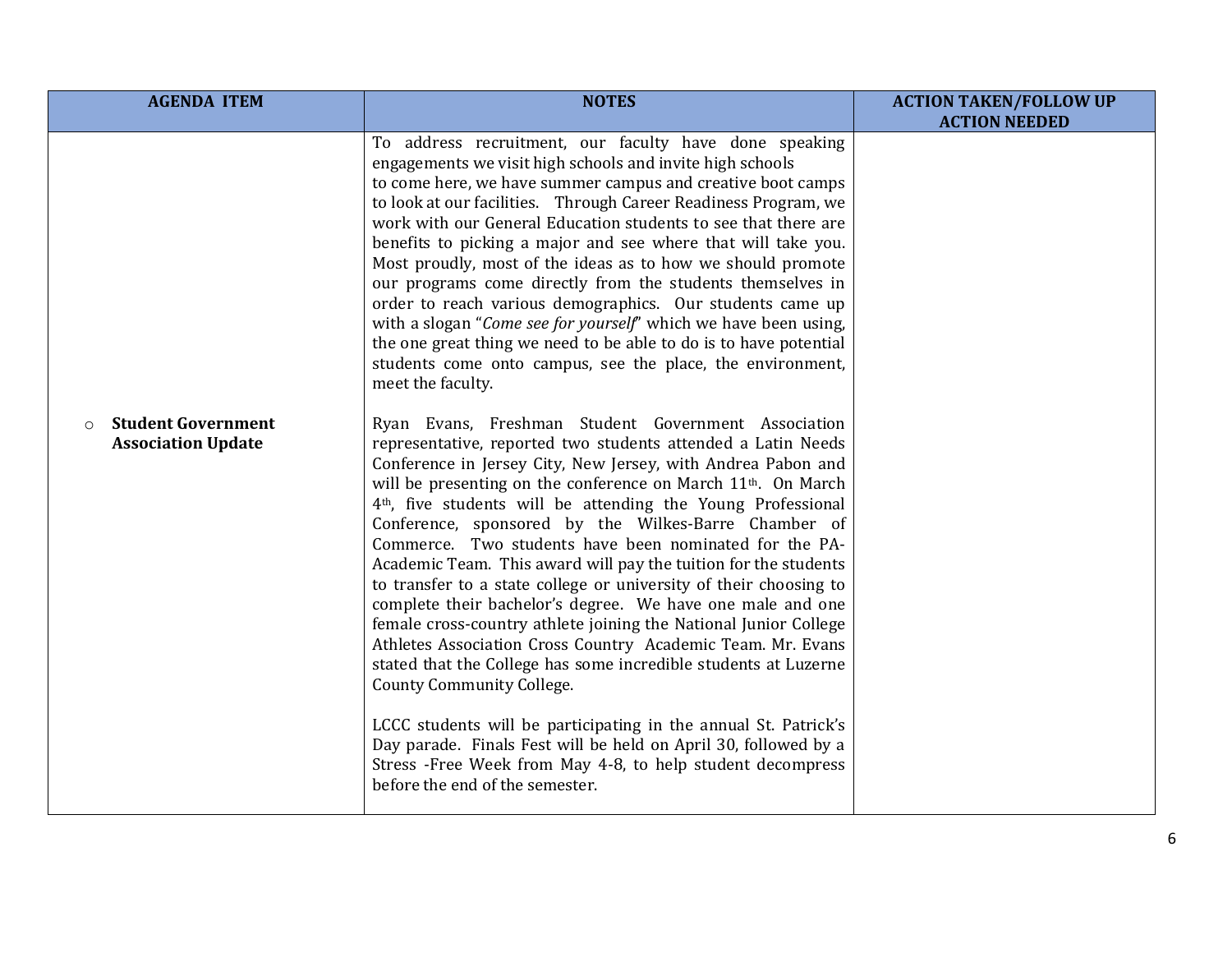| <b>AGENDA ITEM</b>                   | <b>NOTES</b>                                                                                                                                                                                                                                                                                                                                                                                                                                                                                                                                                                      | <b>ACTION TAKEN/FOLLOW UP</b> |
|--------------------------------------|-----------------------------------------------------------------------------------------------------------------------------------------------------------------------------------------------------------------------------------------------------------------------------------------------------------------------------------------------------------------------------------------------------------------------------------------------------------------------------------------------------------------------------------------------------------------------------------|-------------------------------|
|                                      | SGA will be participating with the League for Women's Voters<br>for a Voter Registration drive.                                                                                                                                                                                                                                                                                                                                                                                                                                                                                   | <b>ACTION NEEDED</b>          |
|                                      | Mr. Evans, announced the re-establishment of Veterans Club on<br>campus. One of the Veteran's Club goals is to assist those<br>individuals coming out of the military and readjusting into<br>society. We want LCCC's Veteran's Club to be one of the most<br>veteran friendly clubs in the country. It is small group and we<br>want to give back to our community. Mr. Evans noted one of the<br>first projects the club is planning is a powerlifting competition<br>tentatively scheduled for May 2. Proceeds will benefit the Hope<br>for the Warriors Service Organization. |                               |
|                                      | Trustee August J. Piazza extended his thanks and appreciation<br>for Mr. Evans service to the United States of America.                                                                                                                                                                                                                                                                                                                                                                                                                                                           |                               |
|                                      | Mr. Evans reported he made the decision to join the United<br>States Navy when he was 21; noting that the Navy changed his<br>life. When he completed his military service, he came to LCCC,<br>which afforded him every opportunity to succeed. Mr. Evans is a<br>journalism student, plans to complete his degree and continue<br>his education at a four-year institution.                                                                                                                                                                                                     |                               |
|                                      | Board Chair Distasio thanked Mr. Evans for his service to our<br>country and extended an invitation to attend a future Board<br>meeting.                                                                                                                                                                                                                                                                                                                                                                                                                                          |                               |
| <b>Treasurer's Report</b><br>$\circ$ | Cheryl Baur, Vice President of Finance, reviewed the Treasurer's<br>Report through December 2019.                                                                                                                                                                                                                                                                                                                                                                                                                                                                                 |                               |
|                                      | As of December 2019, Tuition Revenue was under budget by<br>\$400,000; however, through January we have booked \$1.6<br>million of tuition revenue generated through spring and summer<br>registrations. Our daily enrollment report indicates our                                                                                                                                                                                                                                                                                                                                |                               |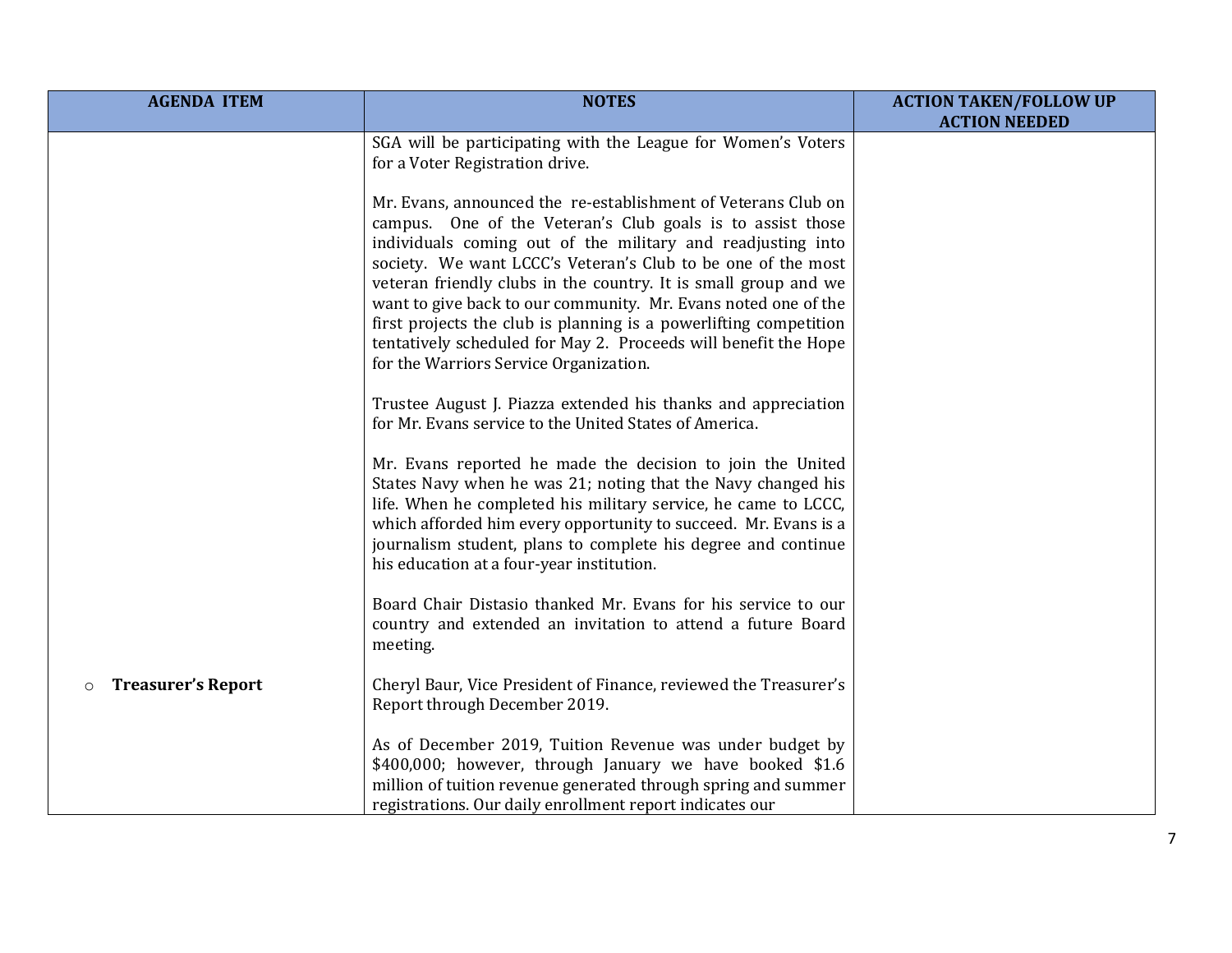| <b>AGENDA ITEM</b>                  | <b>NOTES</b>                                                                                                                                                                                                                                                                                                                                                                                                                                                                                                                                                                                                                                                                                                                                                                                                                                                                                                                                                                                                                                                                                                                                                                                                               | <b>ACTION TAKEN/FOLLOW UP</b> |
|-------------------------------------|----------------------------------------------------------------------------------------------------------------------------------------------------------------------------------------------------------------------------------------------------------------------------------------------------------------------------------------------------------------------------------------------------------------------------------------------------------------------------------------------------------------------------------------------------------------------------------------------------------------------------------------------------------------------------------------------------------------------------------------------------------------------------------------------------------------------------------------------------------------------------------------------------------------------------------------------------------------------------------------------------------------------------------------------------------------------------------------------------------------------------------------------------------------------------------------------------------------------------|-------------------------------|
| <b>Treasurer's Report</b>           | enrollment decline is not anywhere near what was projected last                                                                                                                                                                                                                                                                                                                                                                                                                                                                                                                                                                                                                                                                                                                                                                                                                                                                                                                                                                                                                                                                                                                                                            | <b>ACTION NEEDED</b>          |
| $\circ$<br>(continued)              | Spring 2019 when we created the budget. Continuing Education<br>Seminars are running above budget, from the additional<br>revenues from PSTI in the amount of \$134,000. General Service<br>Fees and Course fees running not as well due to early college<br>registrations that do not include the additional fees. Fringe<br>Benefits are running above budget due to high claims; our<br>Salaries are currently running \$30,000 under budget. Trustee<br>Dr. Erin Keating, questioned whether Stop Loss comes in on the<br>high claims. Kim Hogan, Director of Human Resources, stated<br>that could be the case. Vice President Baur stated an updated<br>report will be presented at the Board's next meeting in April.<br>Under Expenditures the College is running underbudget for the<br>six-month period.                                                                                                                                                                                                                                                                                                                                                                                                         |                               |
| <b>Foundation Report</b><br>$\circ$ | Rebecca Brominski, Executive Director of Institutional<br>Advancement, welcomed the new members of the Board of<br>Trustees. On behalf of the Foundation, they look forward to<br>working together and providing the best opportunity for our<br>students to succeed and achieve their academic and career goals.<br>This past January the Foundation kicked off their new<br>fundraising initiative, Ignite the Future 202. We started with a<br>campus campaign and a new opportunity for faculty and staff to<br>support students with financial need. To date we have secured<br>gifts totally over \$7,000 to support our overall campus campaign<br>and over \$2,000 is for the LCCC Family Scholarship. The Ignite<br>the Future Campaign will have many opportunities for all<br>members of our campus family to our students. The Foundation<br>received several endowed scholarships commitments including<br>UGI Utilities, the Kenneth John Musto and Catherine O'Hare<br>Musto Endowed Scholarship and a multi-year gift valued at<br>\$40,000 for full tuition, books and fees from True Value. In<br>addition, Motor World Toyota continues to support their<br>scholarship with a recent gift of \$15,000. |                               |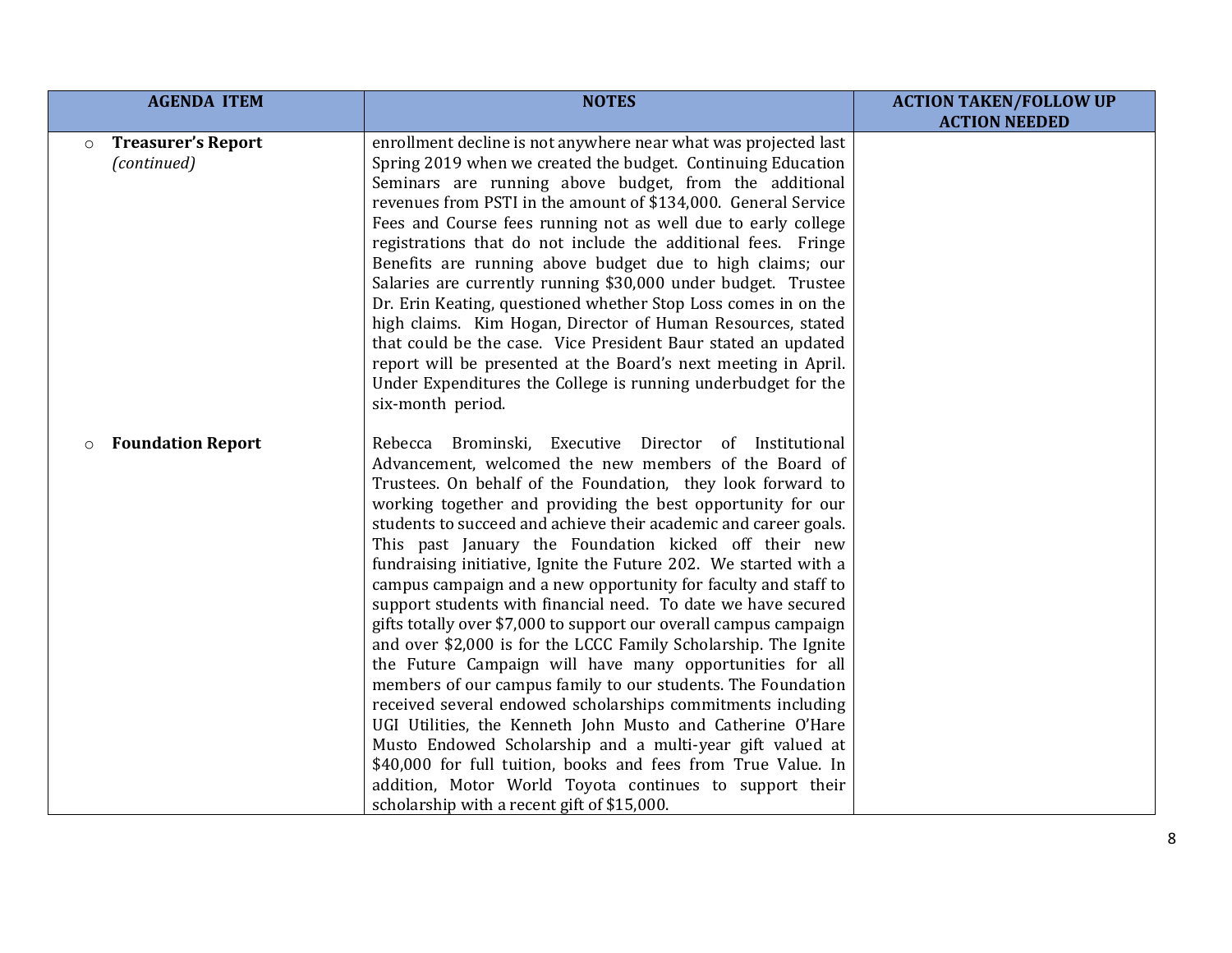| <b>ACTION ITEM</b>                                                                             | <b>NOTES</b>                                                                                                                                                                                                                                                                                                                             | <b>ACTION TAKEN/FOLLOW UP</b><br><b>ACTION NEEDED</b>                                                                                              |
|------------------------------------------------------------------------------------------------|------------------------------------------------------------------------------------------------------------------------------------------------------------------------------------------------------------------------------------------------------------------------------------------------------------------------------------------|----------------------------------------------------------------------------------------------------------------------------------------------------|
|                                                                                                | The LCCC Board of Trustees are invited to attend the breakfast<br>to the Foundation Board Retreat, scheduled for March 27th at the<br>Mary Stegmaire Mansion in Wilkes Barre.<br>The Foundation Board has elected new Foundation Board                                                                                                   |                                                                                                                                                    |
|                                                                                                | Officers. The Annual Legislative Breakfast will be held April 24,<br>2020; and the annual Scholarship Dinner will be held on October<br>21.                                                                                                                                                                                              |                                                                                                                                                    |
|                                                                                                | The College has seen an increased amount of hunger issues and<br>food insecurities on campus. We realize we need to help our<br>evening students in addition to our day students.<br>The<br>Foundation has created a "Heat and Eat" area located on the 2 <sup>nd</sup><br>Floor of the Campus Center which feature food items available |                                                                                                                                                    |
|                                                                                                | Monday through Friday beginning at 4:30 p.m. The Foundation<br>is reviewing a request to set up food items at multiple locations<br>on campus. The Peter J. Lello Food Bank seeing more than 400<br>requests for food each semester.                                                                                                     |                                                                                                                                                    |
| 5. Report of the Executive Committee                                                           | Lynn Distasio, Board Chair, presented the following Executive<br>Committee report.                                                                                                                                                                                                                                                       |                                                                                                                                                    |
| 5A. Board Resolution - Pennsylvania<br>Department<br>Education<br>of<br>Capital<br>Application | 5A. Recommend Luzerne County Community College ("LCCC")<br>Board of Trustees approve the capital projects to be submitted<br>in March 2020 via the Pennsylvania Department of Education<br>("PDE") capital application process.                                                                                                          | 5A. Approved. Motion made by Joan M.<br>Blewitt, Ph.D.; seconded by Bernard<br>W. Graham, Ph.D., Secretary.<br>Vote was all "yes". Motion carried. |
|                                                                                                | Additionally, LCCC Board of Trustees approve the authorization<br>of matching funds for any capital project submitted via the PDE<br>capital application process and approved for funding by PDE for<br>Fiscal Year 2020-2021.                                                                                                           |                                                                                                                                                    |
|                                                                                                | The capital projects approved to be submitted to PDE in the<br>March 2020 capital application process and the estimated costs<br>are:                                                                                                                                                                                                    |                                                                                                                                                    |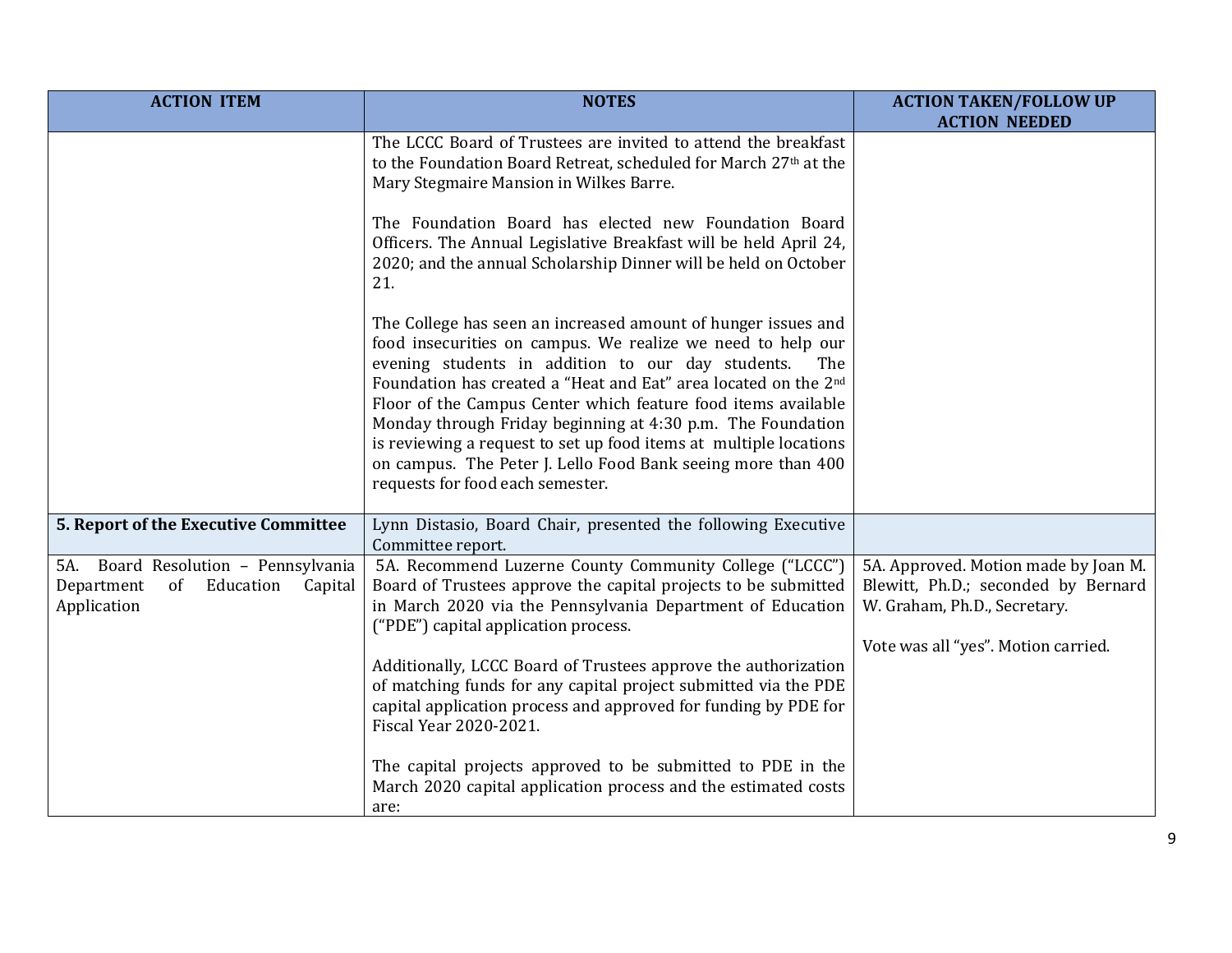| 5B. Ratification of Summary of Payments                                     | Upgrade Campus Restrooms (Buildings 4, 5, 8 and 12) -<br>\$240,000;<br>Main Parking Lot Paving - \$1,200,000<br>Final Board of Trustee approval of the project(s) will be<br>submitted with exact funding amounts when approved for<br>funding by PDE.<br>5B. Luzerne County Community College Board of Trustees<br>recommends the ratification of the summary of payments<br>report.                                                                                                                                                                                                                                | 5B. Approved. Motion made by David<br>James Usavage; seconded by<br>Holly A. Evanoski.                                         |
|-----------------------------------------------------------------------------|----------------------------------------------------------------------------------------------------------------------------------------------------------------------------------------------------------------------------------------------------------------------------------------------------------------------------------------------------------------------------------------------------------------------------------------------------------------------------------------------------------------------------------------------------------------------------------------------------------------------|--------------------------------------------------------------------------------------------------------------------------------|
|                                                                             |                                                                                                                                                                                                                                                                                                                                                                                                                                                                                                                                                                                                                      | Vote was all "yes". Motion carried.                                                                                            |
| <b>AGENDA ITEM</b>                                                          | <b>NOTES</b>                                                                                                                                                                                                                                                                                                                                                                                                                                                                                                                                                                                                         | <b>ACTION TAKEN/FOLLOW UP</b><br><b>ACTION NEEDED</b>                                                                          |
| 6. Report of the Academic Committee                                         | 6. Bernard W. Graham, Ph.D., Chair, LCCC Academic Committee<br>presented the following report.                                                                                                                                                                                                                                                                                                                                                                                                                                                                                                                       |                                                                                                                                |
| 6A. Program Additions, Deletions and<br>Modifications                       | 6A. Recommend the Luzerne County Community College Board<br>of Trustees approve the Program Additions, Deletions, and<br>Modifications report.<br><b>Additions: Applied Behavior Analysis (D.ABA)</b> program and<br>Computer Numerical Control (D.CNC) program - designed as a<br>short-term educational opportunity for immediate entry into<br>workforce to address a community and industry need.<br><b>Modifications:</b> The Business Management (A.A.S. BUM)<br>program and Business Management (CS.BMT) program<br>modified to align programs to current industry standards by<br>changing required courses. | 6A. Approved. Motion made by Erin K.<br>Keating, Ed.D.; seconded by Joseph<br>Lettiere.<br>Vote was all "yes". Motion carried. |
| 6B. Approval of Administrative Policy<br>- Academic Use of Copyright Policy | 6B. Recommend the Luzerne County Community College<br>administrative policy, Academic Use of Copyright Policy.                                                                                                                                                                                                                                                                                                                                                                                                                                                                                                       | 6B. Approved. Motion made by Joan M.<br>Blewitt, Ph.D.; seconded by<br>Paul Halesey.<br>Vote was all "yes". Motion carried.    |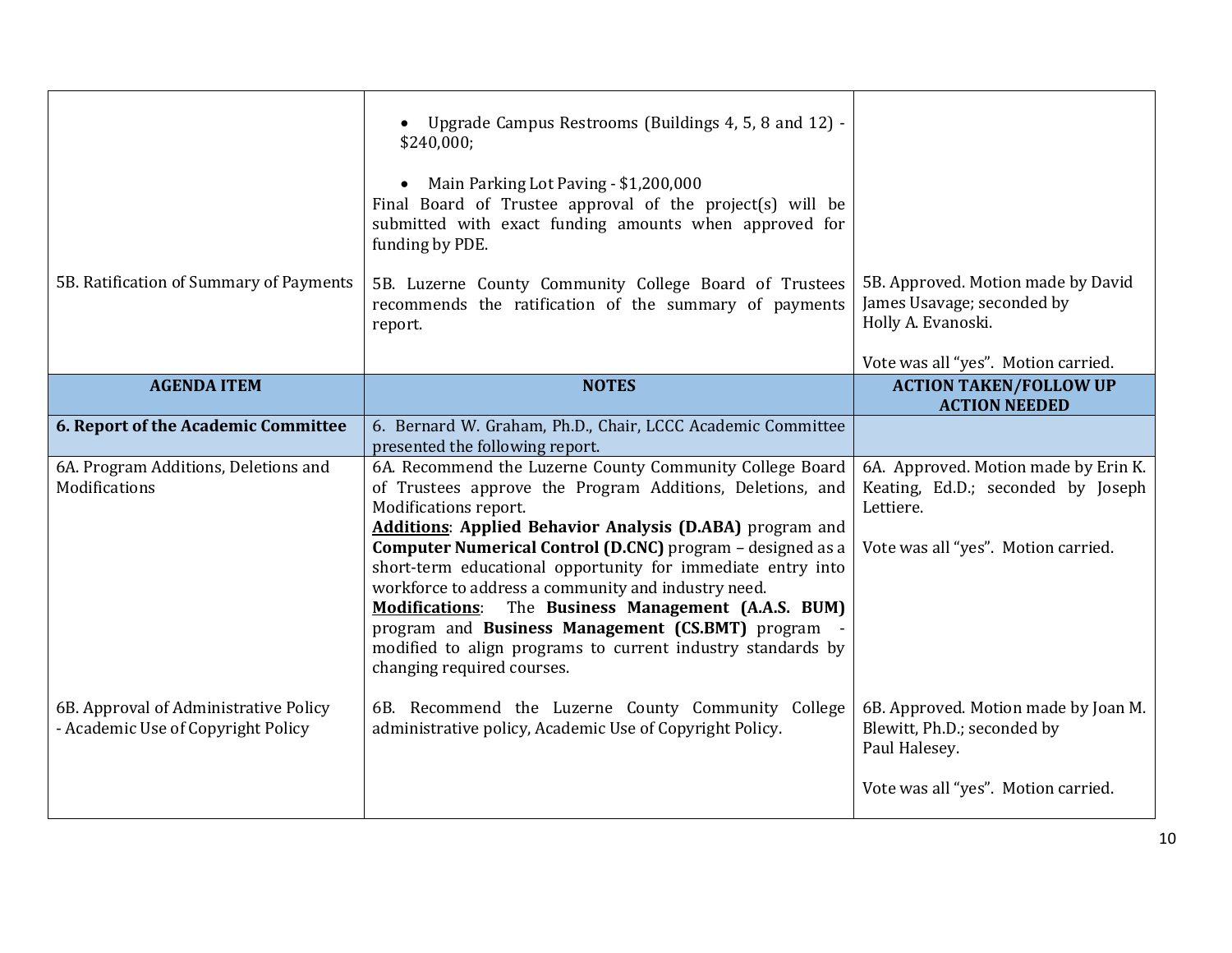| 7. Report of the Finance Committee                                     | 7. No report.                                                                                                                                                                                                                                                                                                                                                                         |                        |
|------------------------------------------------------------------------|---------------------------------------------------------------------------------------------------------------------------------------------------------------------------------------------------------------------------------------------------------------------------------------------------------------------------------------------------------------------------------------|------------------------|
|                                                                        |                                                                                                                                                                                                                                                                                                                                                                                       |                        |
| 8. Report of the Human Resources<br>Committee                          | 8. No report                                                                                                                                                                                                                                                                                                                                                                          |                        |
|                                                                        |                                                                                                                                                                                                                                                                                                                                                                                       |                        |
| 9. Report of the Legislative, Economic<br>and Public Affairs Committee | 9. No report.                                                                                                                                                                                                                                                                                                                                                                         |                        |
|                                                                        |                                                                                                                                                                                                                                                                                                                                                                                       |                        |
| 10. Public Comment                                                     | 10. Board Chair Distasio opened the floor to public comments.                                                                                                                                                                                                                                                                                                                         | 10. No comments.       |
|                                                                        | <b>Informational Items</b>                                                                                                                                                                                                                                                                                                                                                            |                        |
| 1. Unfinished Business-Previous Meeting                                | 1.N/A                                                                                                                                                                                                                                                                                                                                                                                 | 1. No action required. |
|                                                                        |                                                                                                                                                                                                                                                                                                                                                                                       |                        |
| 2.Informational-Executive Committee                                    | 2. N/A                                                                                                                                                                                                                                                                                                                                                                                | 2. No action required. |
| 3.Informational-<br>Human<br>Resources<br>Committee                    | 3. Information on appointments and leave reports are included<br>with the Board agenda.                                                                                                                                                                                                                                                                                               | 3. No action required. |
|                                                                        |                                                                                                                                                                                                                                                                                                                                                                                       |                        |
| 4. Communications                                                      | 4. Lynn M. Distasio, Board Chair noted all communications<br>were included in the Board meeting packets.<br>At this time Board Chair Distasio recognized the following three<br>individuals who completed their term of appointment in<br>December 2019: Brian Gill, Margaret Steele and Dr. Barry<br>Williams.                                                                       | 4. No action required. |
|                                                                        | Brian Gill was appointed to the Board in 2014 and completed his<br>five-year term in December of 2019. Mr. Gill served as a<br>member of the Board's Academic Committee, Human Resources<br>Committee, Legislative Affairs Committee, Chair of the Board's<br>Executive Committee, and Board Chair from 2017 through 2019,<br>serving as the well as Foundation Board representative. |                        |